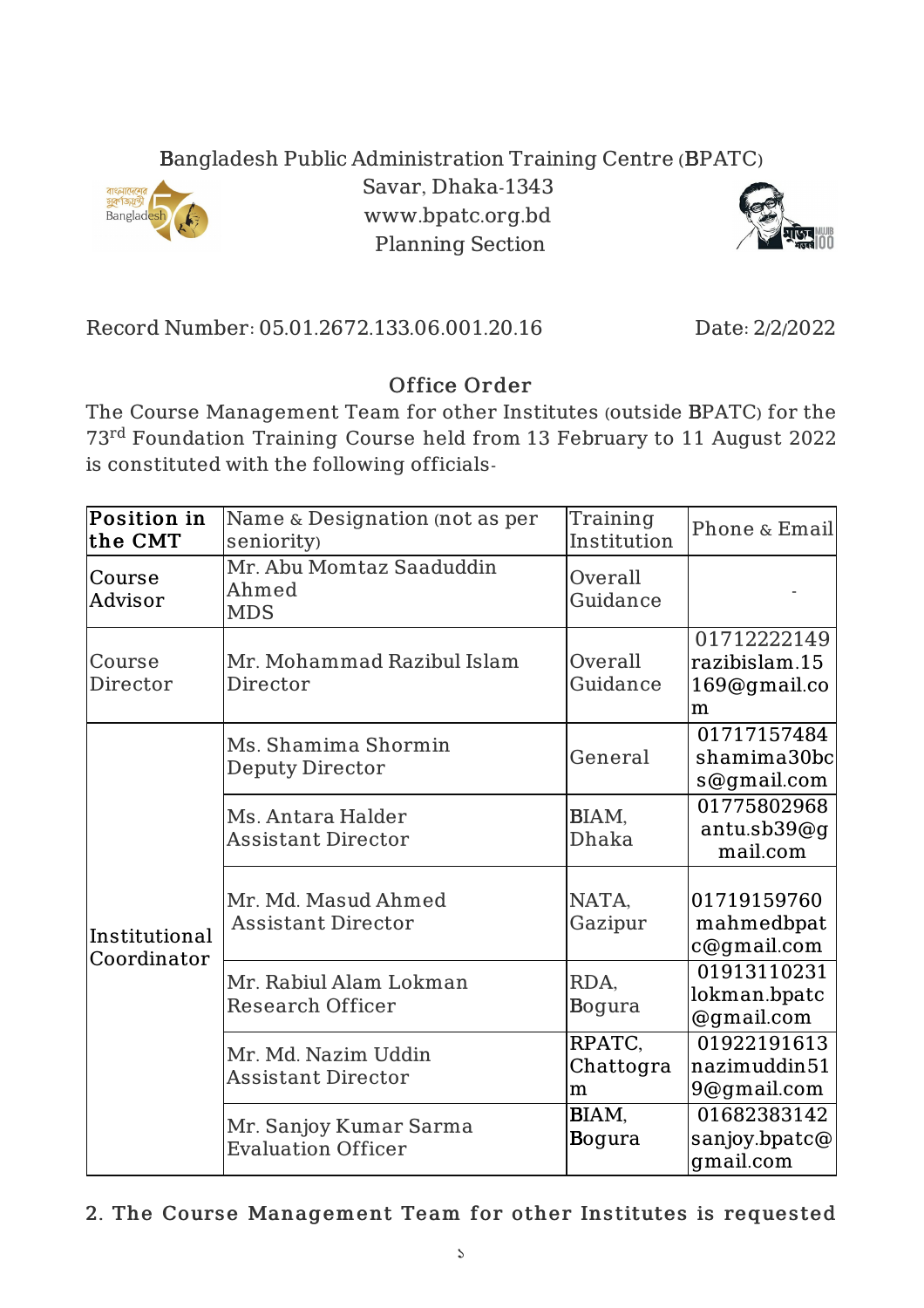- $\mathsf{to}$ 
	- coordinate with the concerned Course Director/Course Management Team of the training institutions to ensure quality training as per standard norms and practice of BPATC;
	- provide necessary information and instruction from BPATC to the concerned Course Management to run the training smoothly and effectively;
	- monitor proper maintenance of the health protocol drafted by BPATC;
	- collect necessary information, office orders and other documents as per the requirement of PPR wing and prepare an Omnibus according to the guidelines of BPATC and submit the omnibus to PPR wing;
	- submit the progress reports to the Rector/BPATC every after 15 days and also submit the copy of the reports to PPR wing;
	- take proper measures to ensure the quality of inaugural ceremony, closing ceremony and evaluation procedure and integrity of exams of FTC;
	- provide necessary guidance to the training institutions to ensure that the quality speakers conduct the sessions;
	- attend the inaugural and the closing ceremonies representing BPATC in the concerned training institutions.
- 3. The order is issued with the prior approval of the competent authority.

02-02-2022

Alina Aktar Deputy Director (PPR) Fax: 02224445029 Email: ppr.bpatc@gmail.com

Record Number:

Date: 2/2/2022

05.01.2672.133.06.001.20.16/1(90)

Copy for kind information and necessary action (not as per seniority):

1) Faculty (All), BPATC, Savar, Dhaka

2) All Members (CMT), 73rd Foundation Training Course

3) Mr/Ms...............................................................................

4) P. S. to Rector, BPATC, Savar, Dhaka (for kind information of the Rector)